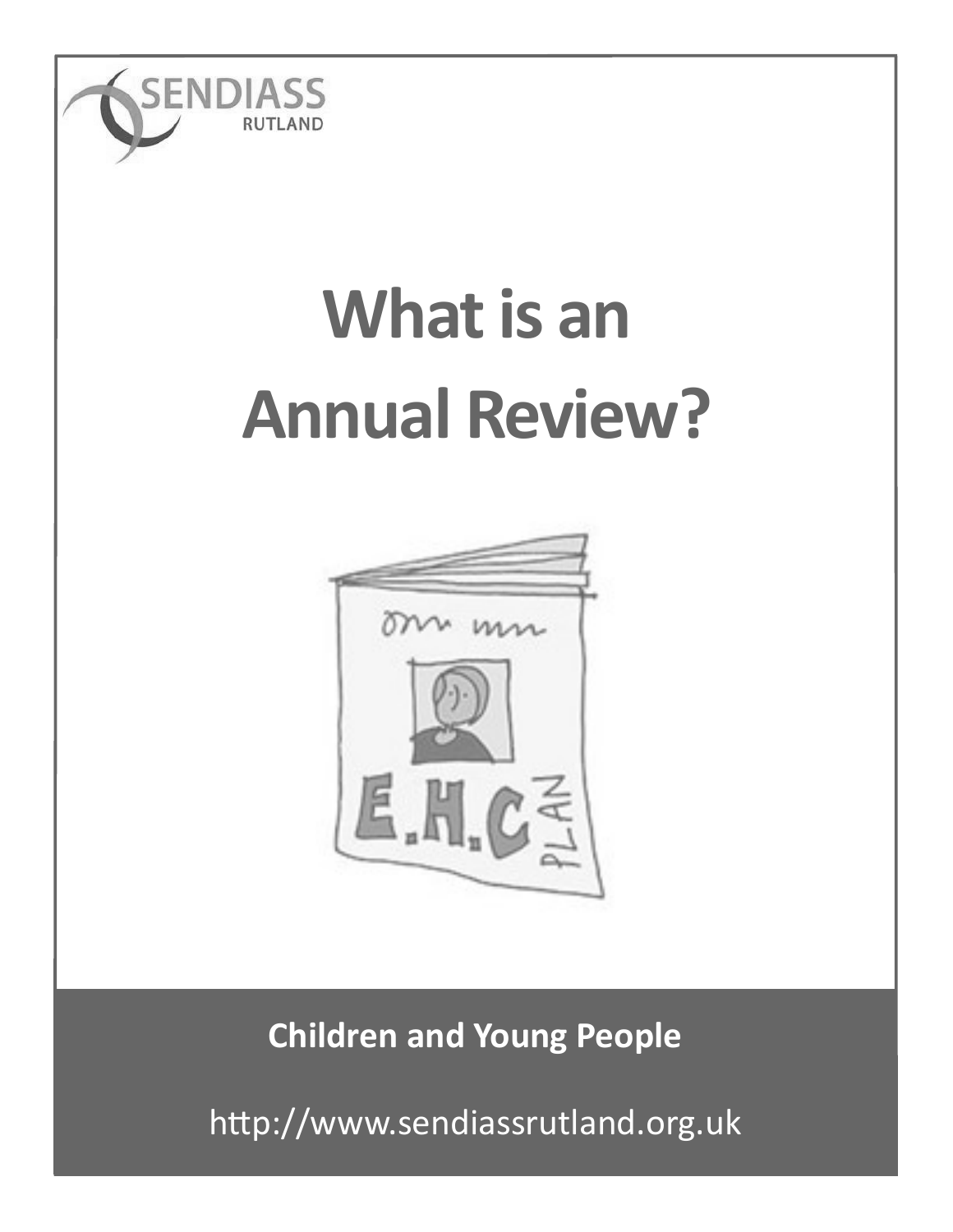| <b>SENDIASS Rutland: Children and Young People</b> | Page 1                                                                                                                                                                                                                                                                                                               |
|----------------------------------------------------|----------------------------------------------------------------------------------------------------------------------------------------------------------------------------------------------------------------------------------------------------------------------------------------------------------------------|
|                                                    | <b>Annual Reviews</b><br>An Education Health & Care Plan must<br>be reviewed by the Local<br>Authority every 12 months<br>You can update any section in your plan<br>if you wish                                                                                                                                     |
|                                                    | <b>The Annual Review Meeting Must</b><br>Listen to your views, wishes and feelings<br>Be all about you<br>To see what support is right for you                                                                                                                                                                       |
|                                                    | <b>How Can You Get Your Views Across?</b><br>There are many different ways you can give<br>your views in the meeting like:<br>Making a video<br>Writing a letter<br>Recorded message<br>Draw pictures or diagrams of what helps<br>or doesn't help you<br>Annual Review Interactive sessions with<br><b>SENDIASS</b> |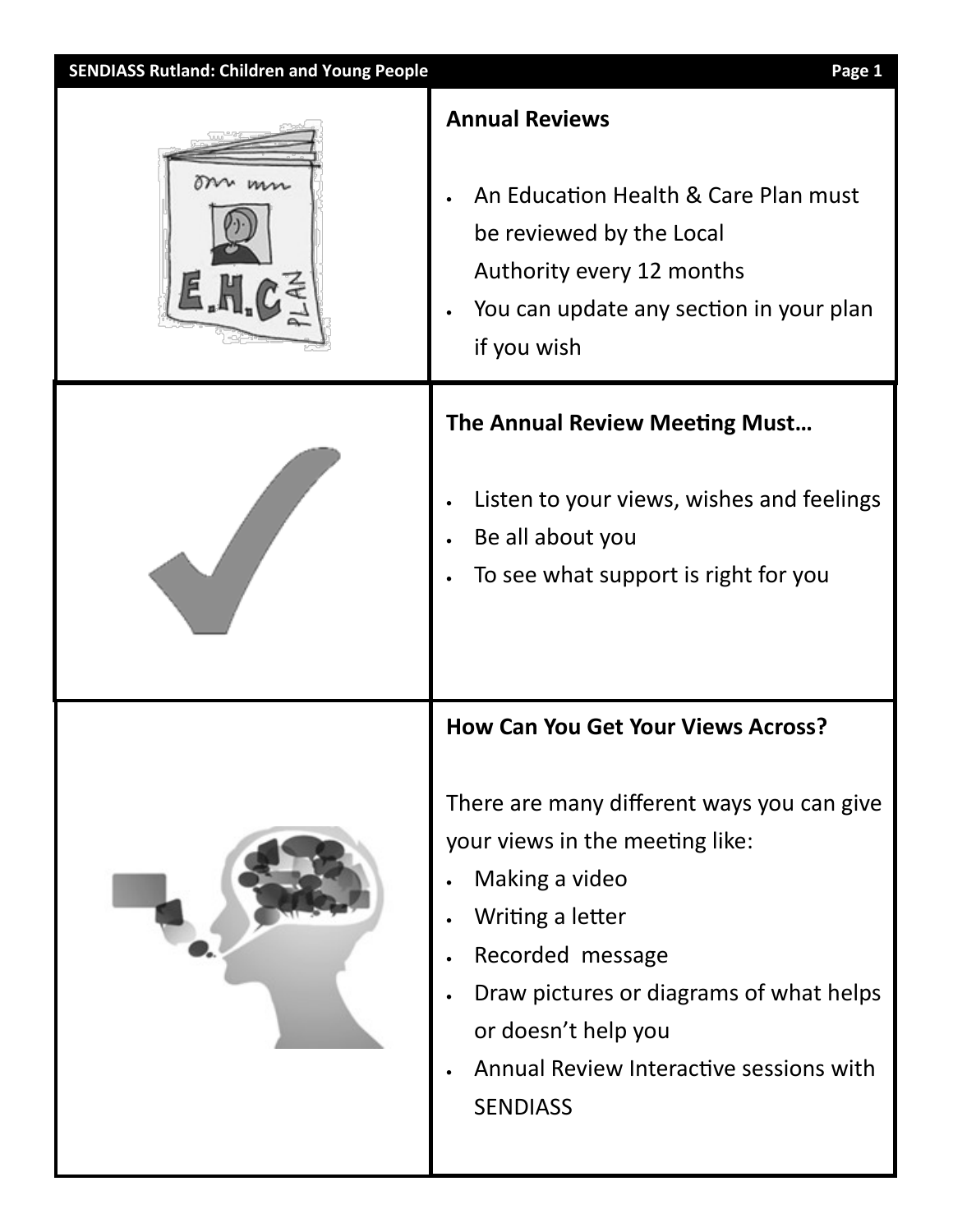

**Make My Voice 'Heard'?**

- You can ask the SENCO to help you before the meeting
- You can ask a parent or carer to give your views for you
- You can ask **SENDIASS Rutland** for support

## **Important Timelines**

- If you are changing or transferring to another school like from Year 9 to Year 10, the Annual Review must be finished by **15th February,** before you move
- If you are post 16+, the Annual Review needs to be completed by **31st March**, before you move to further education
- Invitations to the Annual Review meeting must be given out **2 weeks before** the meeting, the Head teacher usually does this
- **Within 4 weeks** of the Annual Review meeting, the Local Authority must decide to either:
	- 1. **Maintain the Plan** keep it the same
	- 2. **Amend the Plan** change some things in it
	- 3. **Cease the Plan** stop the plan (this will be discussed with you first)

**Page 2**